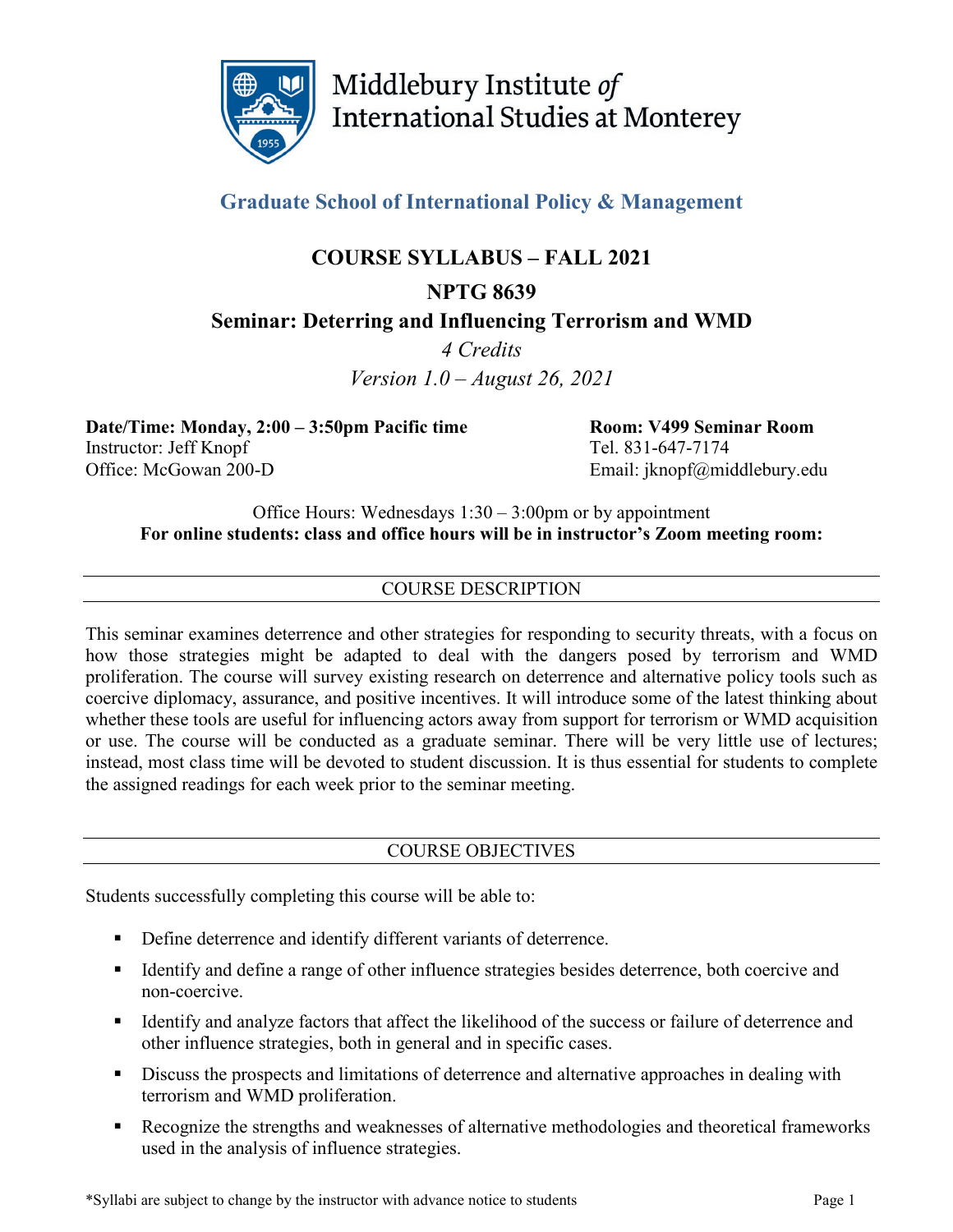Required Text: Students should purchase the following text:

• Lawrence Freedman, *Deterrence* (Cambridge, UK: Polity Press, 2004)

Other Readings: All readings that are not from the required Freedman text will be posted in the class Canvas site.

*NOTE: Unless otherwise noted, all readings on the syllabus are required readings. Students should complete the readings prior to the seminar date and come to class prepared to discuss them.*

# ASSIGNMENTS AND POLICIES

The course will meet synchronously, and class sessions will be devoted to student participation in class discussions. Hence, it is important for students to read the assigned materials and be prepared to discuss them in class. Class participation will count significantly toward the final grade. If there are students for whom time zone differences or other factors make synchronous participation difficult, please discuss with the instructor the possibility of making a different arrangement; these will be considered on a case-bycase basis.

In addition, there are two written assignments: a short, annotated bibliography and a 12- to 15-page research paper focused on a single case study. Instructions and lists of possible topics will be provided separately. If students wish to write a paper about a topic that is not on the list, they should contact the instructor to get approval.

**The annotated bibliography is due Friday, Oct. 15. Final papers are due Tuesday, December 21**, by 5 p.m. Late papers received up to 48 hours late will be marked down one-third letter grade (e.g., from A to A-); late papers received more than 48 hours late will be marked down by two-thirds of a letter grade. Students who wish to request an extension should contact the instructor well before the due date and should be prepared to document whatever situation is leading to the request. It is at the instructor's discretion to decide whether to grant an extension. Please email papers to jknopf@middlebury.edu. Submit papers as a Word document if possible; otherwise submit them as a PDF.

# ACADEMIC CONDUCT

All students will be held to all policies and procedures listed in the most current Policies and Standards Manual (PSM). This includes but is not limited to our Student Honor Code and regulations on plagiarism. A complete copy of the Policies and Standards Manual (PSM) can be found here: [\(http://www.middlebury.edu/about/handbook/iv.-policies-for-the-institute/a.-academic-policies\)](http://www.middlebury.edu/about/handbook/iv.-policies-for-the-institute/a.-academic-policies).

Self-Plagiarism: Re-use of a student's work, in part or in its entirety, for another course without the express permission of the course instructor may be considered a form of plagiarism. If you want to use the same work to fulfill assignments in two different courses, you must get permission in advance from both instructors.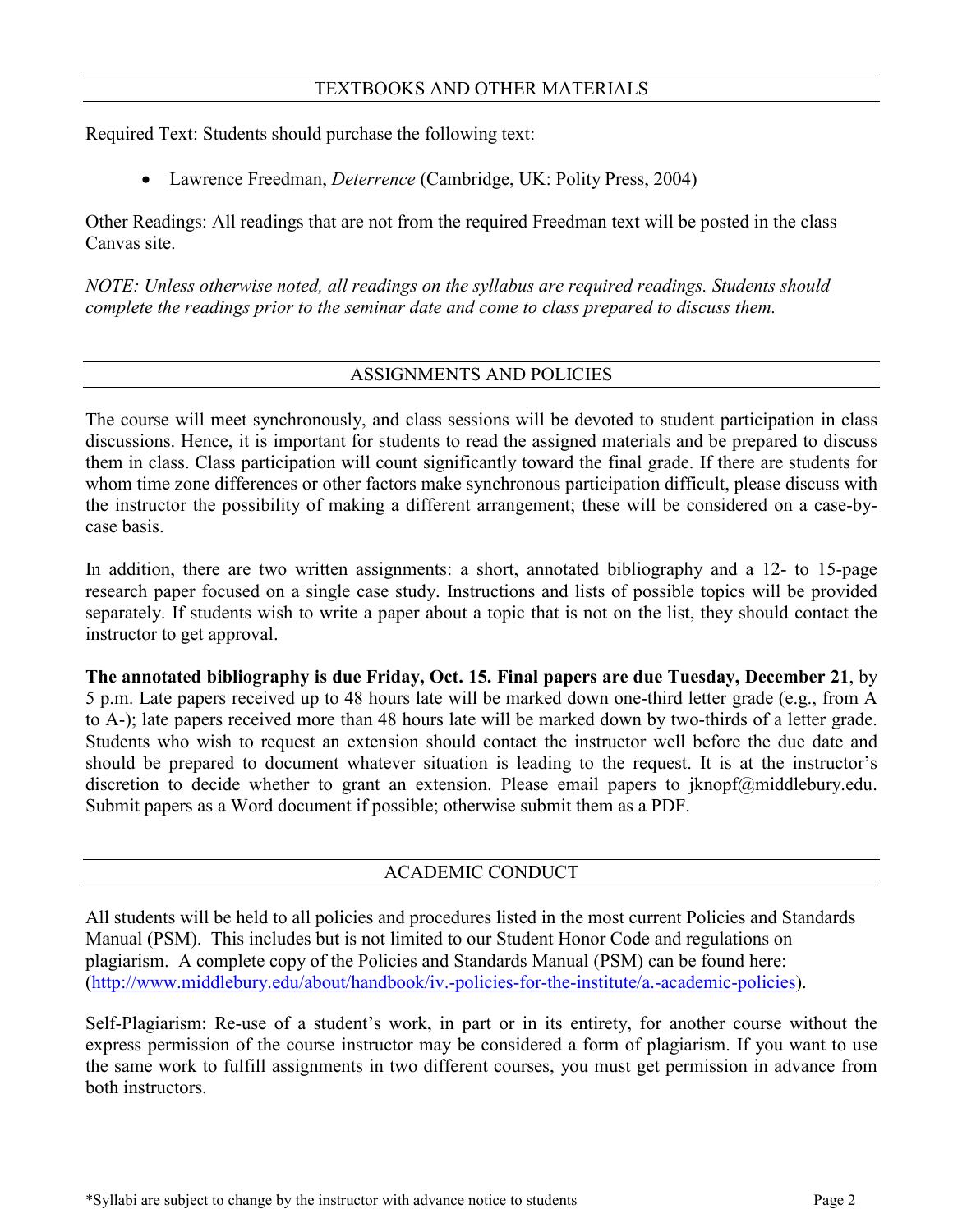# POLICY FOR STUDENT DISABILITY ACCOMMODATIONS

*Students with documented disabilities who believe that they may need accommodations in class are encouraged to contact Assistant Dean of Student Services, Ashley Arrocha, as early in the semester as possible to ensure that such accommodations are implemented in a timely manner. Assistance is available to eligible students through the Office of Student Services. Please contact [aarrocha@miis.edu](mailto:aarrocha@miis.edu) or 831-647-4654 for more information. All discussions will remain confidential.*

#### GRADING

• Your grade will be based on the following performance criteria:

| Attendance and Participation  | 25%     |
|-------------------------------|---------|
| <b>Annotated Bibliography</b> | 25%     |
| Final Paper                   | 50%     |
| <b>TOTAL</b>                  | $100\%$ |

# SCHEDULE AND WEEKLY ASSIGNMENTS

# PART I: CLASSIC DETERRENCE THEORY

- Week 1 (possible pre-meeting Wed. Sept. 8): Nuclear Weapons and Deterrence – A Review

*NOTE: For students who have not previously studied nuclear strategy, these readings review and summarize some of the main ideas and debates from the Cold War and after. Students should read these as background before the first formal class meeting on 13 September.*

- Lawrence Freedman, "The First Two Generations of Nuclear Strategists," in Peter Paret, ed., *Makers of Modern Strategy: From Machiavelli to the Nuclear Age* (Princeton: Princeton University Press, 1986)
- Francis J. Gavin, "Beyond Deterrence: U.S. Nuclear Statecraft since 1945," in *Meeting the Challenges of the New Nuclear Age: U.S. and Russian Nuclear Concepts, Past and Present* (Cambridge, MA: American Academy of Arts and Sciences, Feb. 2018)

- Week 2 (Mon., Sept. 13): Intro to Deterrence Theory

Thomas C. Schelling, "The Retarded Science of International Strategy," reprinted in his *The Strategy of Conflict* (Cambridge, MA: Harvard University Press, 1960), ch. 1 Freedman, *Deterrence*, chaps. 1, 2, and 7 [textbook; not in Canvas] Robert Jervis et al., *Psychology and Deterrence* (Baltimore: Johns Hopkins University Press, 1985), ch. 1

- Week 3 (Mon., Sept. 20): Deterrence vs. the Spiral Model – Putting Deterrence Theory in Context

Robert Jervis, "Deterrence, the Spiral Model, and Intentions of the Adversary," *Perception and Misperception in International Politics* (Princeton: Princeton University Press, 1976), ch. 3 Alexander L. George, "The Need for Influence Theory and Actor-Specific Models of Adversaries,"

*Comparative Strategy* 22 (Dec. 2003)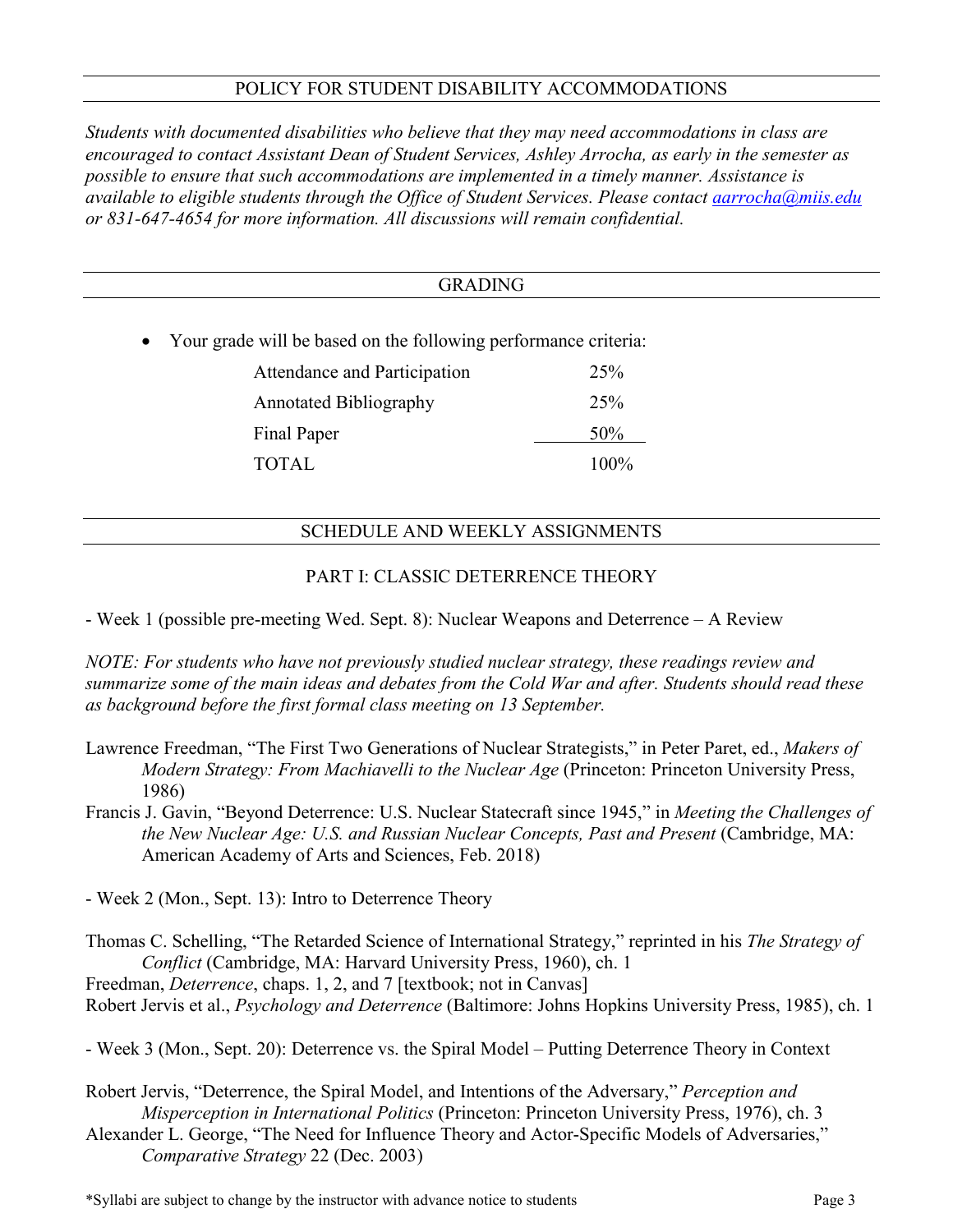Recommended, Not Required:

- Russell J. Leng, "Escalation: Competing Perspectives and Empirical Evidence," *International Studies Review* 6 (Dec. 2004)
- Week 4 (Mon., Sept. 27): Research on Deterrence Reviews of the Literature
- Paul K. Huth, "Deterrence and International Conflict: Empirical Findings and Theoretical Debates," *Annual Review of Political Science*, vol. 2 (1999)
- Vesna Danilovic and Joe Clare, "Deterrence and Crisis Bargaining," in *The Oxford Research Encyclopedia: International Studies* [aka, The International Studies Association (ISA) Compendium] (Oxford University Press and ISA, 2017 update)
- Michael J. Mazarr et al., *What Deters and Why: Exploring Requirements for Effective Deterrence of Interstate Aggression* (Santa Monica, CA: RAND Corp., 2018), Summary, ch. 2, and ch. 5
- Week 5 (Mon., Oct. 4): Critiques and Defenses of Rational Deterrence Theory
- R. Ned Lebow, "Brinkmanship," *Between Peace and War: The Nature of International Crisis* (Baltimore: Johns Hopkins University Press, 1981), ch. 4

Freedman, *Deterrence*, ch. 3

Elli Lieberman, "Author's Response to H-Diplo/ISSF Review Essay No. 20," *International Security Studies Forum*, Feb. 13, 2014,<https://issforum.org/essays/20-response-lieberman>

#### Recommended, Not Required:

- Janice Gross Stein, "Deterrence and Reassurance," in Philip E. Tetlock et al., eds., *Behavior, Society, and Nuclear War*, vol. II (New York: Oxford University Press, 1991), pp. 8-31 ONLY (the second half of the chapter is assigned later)
- Frank C. Zagare, "Rationality and Deterrence," *World Politics* 42, No. 2 (Jan. 1990)

# PART II: OTHER INFLUENCE STRATEGIES

# - Week 6 (Mon., Oct. 11): Coercive Diplomacy – *CLASS MAY NEED TO BE RE-SCHEDULED (to Wed. Oct. 13?) DUE TO INSTRUCTOR TRAVEL*

- Robert J. Art and Kelly M. Greenhill, "Coercion: An Analytical Overview," in Kelly M. Greenhill and Peter Krause, eds., *Coercion: The Power to Hurt in International Politics* (New York: Oxford University Press, 2018)
- Dianne Pfundstein Chamberlain, *Cheap Threats: Why the United States Struggles to Coerce Weak States*  (Washington, DC: Georgetown University Press, 2016), Introduction
- Roundtable on Phil Haun *Coercion, Survival, and War*, H-Diplo/ISSF 9, no. 16 (2017), <https://issforum.org/roundtables/9-16-coercion>
- Bruce W. Jentleson and Christopher A. Whytock, "Who 'Won' Libya? The Force-Diplomacy Debate and Its Implications for Theory and Policy," *International Security* 30 (winter 2005/06)

**REMINDER**: Annotated bibliography due by Friday, October 15

# - Week 7: Assurance (*NO MEETING MONDAY OCTOBER 18, FALL BREAK – WILL CONSIDER WEDNESDAY OCTOBER 20 MEETING INSTEAD, OR ELSE PUSH DOWN ONE WEEK)*

Janice Gross Stein, "Deterrence and Reassurance," in Philip E. Tetlock et al., eds., *Behavior, Society, and Nuclear War*, vol. II (New York: Oxford University Press, 1991), pp. 31-72 ONLY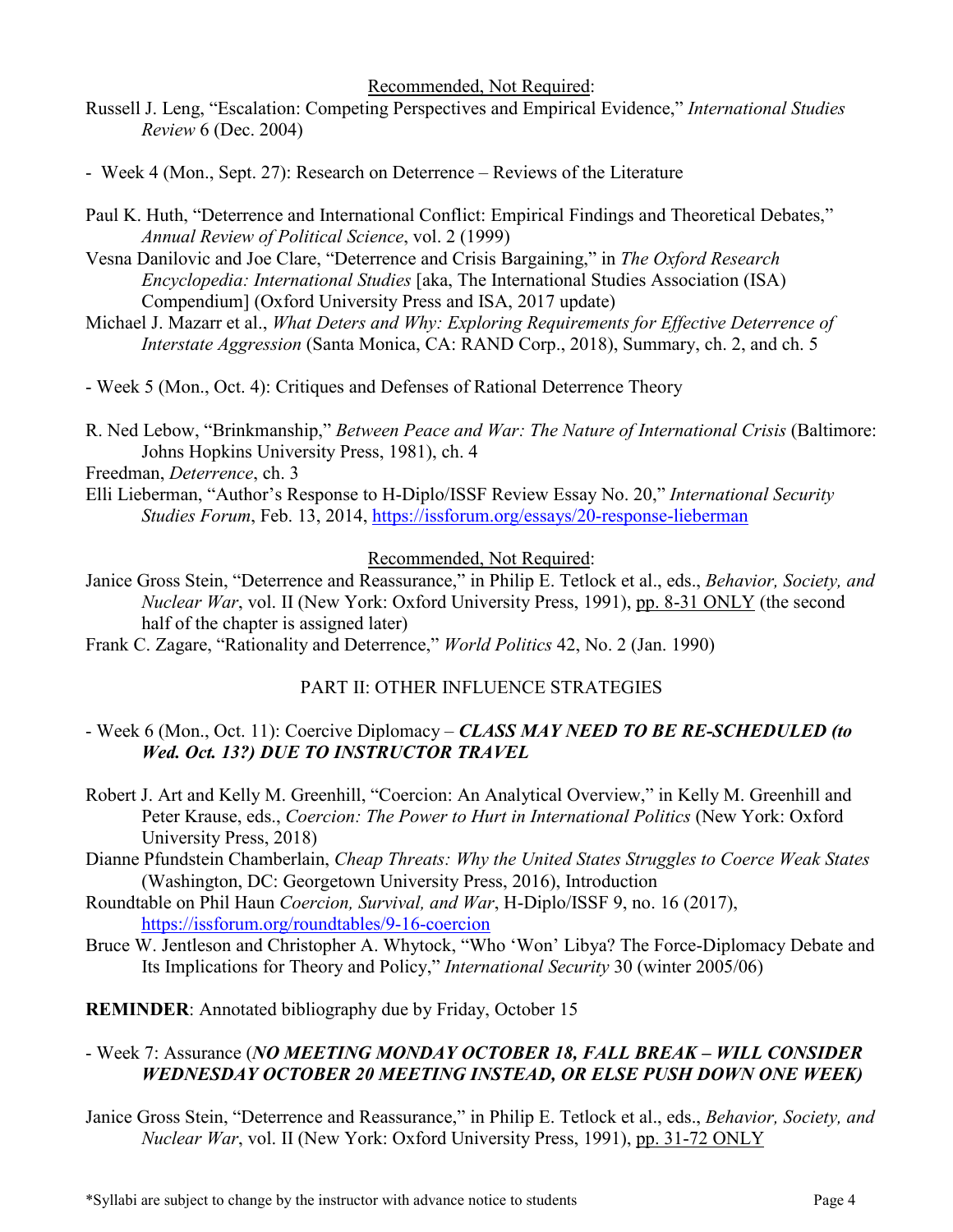Deborah Welch Larson, "Crisis Prevention and the Austrian State Treaty," *International Organization* 41 (winter 1987)

#### Recommended, Not Required:

Jeffrey W. Knopf, "Introduction" and "Security Assurances: Initial Hypotheses," in Knopf, ed., *Security Assurances and Nuclear Nonproliferation* (Stanford: Stanford University Press, 2012), chaps. 1-2 James J. Wirtz, "Conclusions," in Knopf, ed., *Security Assurances*, ch. 12

- Week 8 (Mon., Oct. 25): Positive Incentives

- Thomas Bernauer and Dieter Ruloff, *The Politics of Positive Incentives in Arms Control* (Columbia, SC: University of South Carolina Press, 1999), pp. 1-34, 157-169
- Miroslav Nincic, "Getting What You Want: Positive Inducements in International Relations," *International Security* 35 (summer 2010)
- Rupal N. Mehta, *Delaying Doomsday: The Politics of Nuclear Reversal* (New York: Oxford University Press, 2020), chaps. 1 and 8

#### PART III: THEORETICAL EXTENSIONS

- Week 9 (Mon., Nov. 1): Strategic Culture

- Jeffrey S. Lantis and Darryl Howlett, "Strategic Culture," in John Baylis, James J. Wirtz, and Colin S. Gray, eds., *Strategy in the Contemporary World*, 6th ed. (Oxford University Press, 2019)
- Alastair Iain Johnston, "Thinking about Strategic Culture," *International Security* 19 (spring 1995)
- Alan Bloomfield, "Time to Move On: Reconceptualizing the Strategic Culture Debate," *Contemporary Security Policy* 33, no. 3 (Dec. 2012)
- Michael C. Desch, "Culture versus Structure in Post-9/11 Security Studies," *Strategic Insights* 4 (Oct. 2005)

- Week 10 (Mon., Nov. 8): Psychology

- Janice Gross Stein, "Building Politics into Psychology: The Misperception of Threat," *Political Psychology*, Vol. 9, No. 2 (June 1988)
- Jeffrey D. Berejikian, "A Cognitive Theory of Deterrence," *Journal of Peace Research* 39 (Oct. 2002)
- Samuel Zilincik and Isabelle Duyvesteyn, "Deterrence: A Continuation of Emotional Life with the Admixture of Violent Means," in Frans Osinga and Tim Sweijs, Editors, *NL ARMS Netherlands Annual Review of Military Studies 2020: Deterrence in the 21st Century—Insights from Theory and Practice*

#### Recommended, Not Required:

- Rose McDermott, Anthony C. Lopez, and Peter K. Hatemi, "Blunt Not the Heart, Enrage It: The Psychology of Revenge and Deterrence," *Texas National Security Review*, 1, no. 1 (Dec. 2017)
- Anne I. Harrington and Jeffrey W. Knopf, *Behavioral Economics and Nuclear Weapons* (Athens: University of Georgia Press, 2019), Introduction

- Week 11 (Mon., Nov. 15): Norms and Domestic Politics

Freedman, *Deterrence*, Intro, pp. 29-32 (these pages are review), and ch. 4 Amir Lupovici, "The Emerging Fourth Wave of Deterrence Theory: Toward a New Research Agenda," *International Studies Quarterly* 54 (Sept. 2010)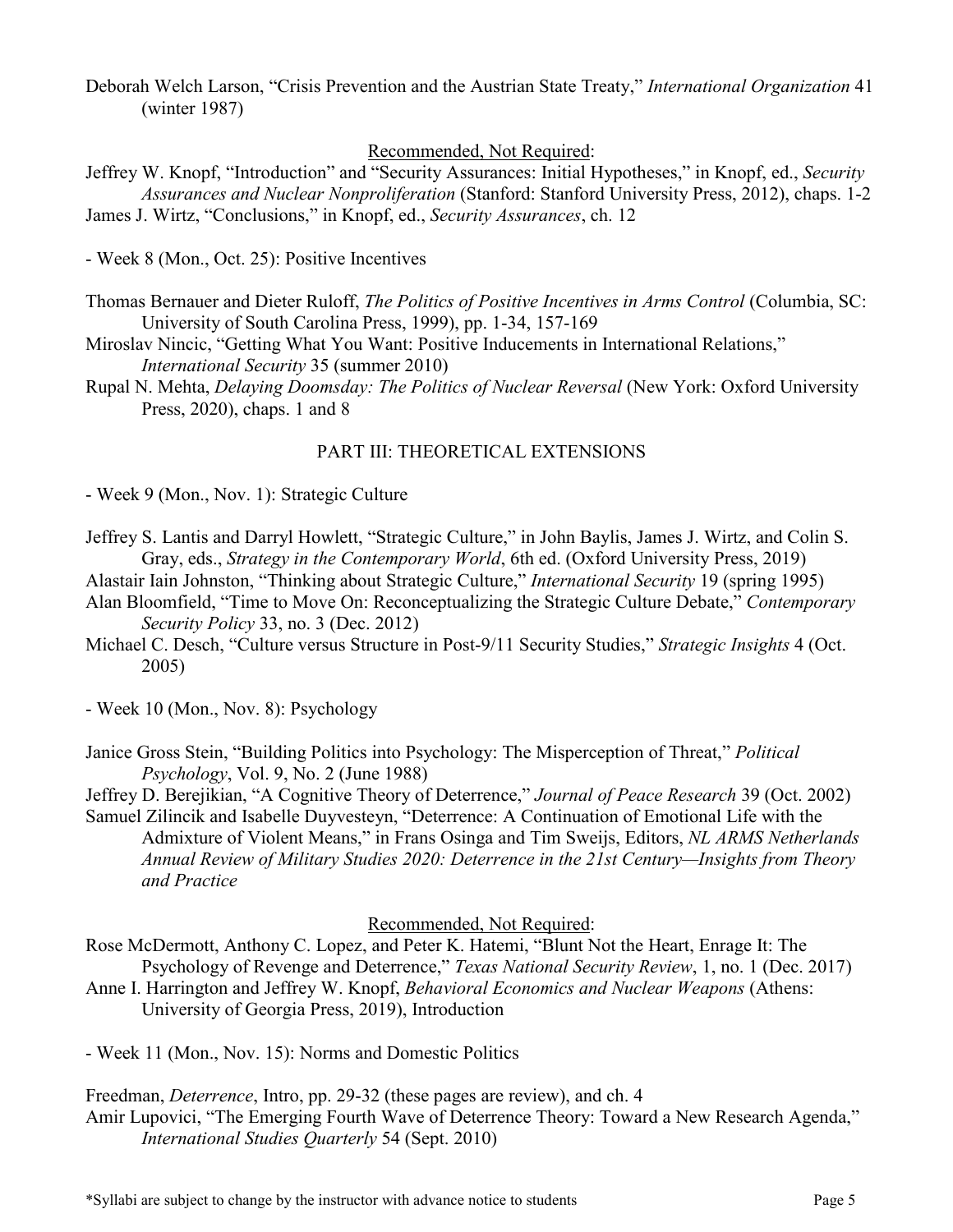Glenn H. Snyder and Paul Diesing, *Conflict among Nations* (Princeton: Princeton University Press, 1977), pp. 510-24

Jack Snyder, "International Leverage on Soviet Domestic Change," *World Politics* 42 (Oct. 1989)

#### Recommended, Not Required:

Jeffrey W. Knopf, "Rationality, Culture, and Deterrence," Report to the Project on Advanced Systems and Concepts for Countering WMD (PASCC), PASCC Report No. 2013-009, September 2013

#### PART IV: DETERRENCE TODAY – DETERRING TERRORISM AND WMD

- Week 12 (Mon., Nov. 22): Deterring Terrorism – Theory

Jeffrey W. Knopf, "Terrorism and the Fourth Wave in Deterrence Research," in Andreas Wenger and Alex Wilner, eds., *Deterring Terrorism: Theory and Practice* (Stanford: Stanford University Press, 2012)

Elli Lieberman, *Deterring Terrorism: A Model for Strategic Deterrence* (London: Routledge, 2019), ch. 1

- Janice Gross Stein and Ron Levi, "The Social Psychology of Denial: Deterring Terrorism," *Journal of International Law and Politics* 47 (2015)
- John Sawyer, "Dissuasion by Denial in Counterterrorism," in Alex S. Wilner and Andreas Wegner, eds., *Deterrence by Denial: Theory and Practice* (Amherst, NY: Cambria Press, 2021)

- Week 13 (Mon., Nov. 29): Deterring Terrorism – Evidence from Cases

- Shmuel Bar, "Deterrence of Palestinian Terrorism: The Israeli Experience," in Wenger and Wilner, *Deterring Terrorism*, ch. 9
- Laura Dugan and Erica Chenoweth, "Moving Beyond Deterrence: The Effectiveness of Raising the Expected Utility of Abstaining from Terrorism," *American Sociological Review* 77 (2012)
- Boaz Atzili and Wendy Pearlman, "Triadic Deterrence: Coercing Strength, Beaten by Weakness," *Security Studies* 21 (April-June 2012)
- Keren E. Fraiman, "Underestimating Weak States and State Sponsors: The Case for Base State Coercion," in Kelly M. Greenhill and Peter Krause, eds., *Coercion: The Power to Hurt in International Politics* (New York: Oxford University Press, 2018)
- Week 14 (Mon., Dec. 6): Deterring WMD-Armed Rogue States and the Utility of Tailored Deterrence

Freedman, *Deterrence*, chaps. 5, 6, 8

- Jeffrey W. Knopf, "Wrestling with Deterrence: Bush Administration Strategy after 9/11" *Contemporary Security Policy* 29 (Aug. 2008), pp. 243-256 ONLY
- Patrick M. Morgan, "Evaluating Tailored Deterrence," in Karl-Heinz Kamp and David S. Yost, eds., *NATO and 21st Century Deterrence*, NDC Forum Paper 8 (Rome: NATO Defense College, May 2009)
- Wyn Bowen, Jeffrey W. Knopf, and Matthew Moran, "The Obama Administration and Syrian Chemical Weapons: Deterrence, Compellence, and the Limits of the 'Resolve Plus Bombs' Formula," *Security Studies* 29, no. 5 (2020).

#### Recommended, Not Required:

- Dmitry Adamsky, "From Israel with Deterrence: Strategic Culture, Intra-War Coercion, and Brute Force," *Security Studies* 26, no. 1 (Jan.-Oct. 2017)
- Week 15 (Mon., Dec. 13): TBD